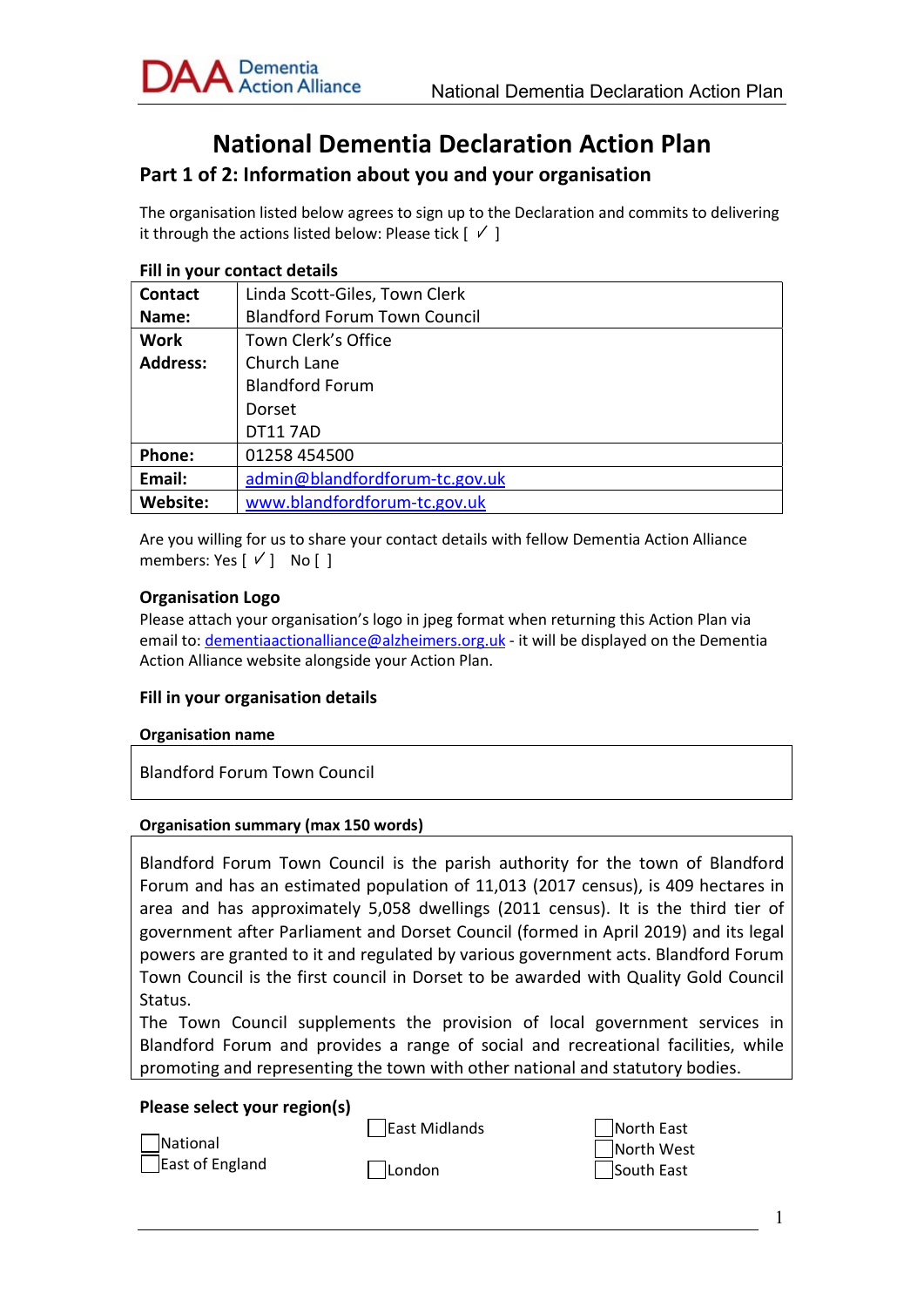

 $\boxtimes$ South West  $\Box$ West Midlands  $\Box$ Yorkshire and Humber

## Area covered

Please make clear what area your organisation operates in. At the moment this is on the basis of local authority boundaries. For example an organisation may say they work in Birmingham, Sandwell, Solihull and Walsall; another may say Staffordshire and Stoke-on-Trent. If you are not sure, be as descriptive as possible.

The Town Council is made up of 16 Councillors who are voluntary. Councillors represent different wards of the Town. The North Dorset (Electoral Changes) Order 2014 abolished the 5 wards of Blandford Forum and created 4 wards as follows: Blandford Central, Blandford Hilltop, Blandford Langton St Leonards, and Blandford Old Town Ward which together cover the whole parish of Blandford Forum. Three Councillors are elected to represent each ward with the exception of Blandford Central which is represented by seven Councillors.

## Select your organisation type:

| Commercial                                                                                           | Public Sector                                                                                                | <b>Third Sector</b>                                                         |
|------------------------------------------------------------------------------------------------------|--------------------------------------------------------------------------------------------------------------|-----------------------------------------------------------------------------|
| What sectors does your organisation work in?                                                         |                                                                                                              |                                                                             |
| Care<br>Commissioners<br>Communication<br>Education<br>Emergency services<br>Faith groups<br>Finance | Hospital Trusts<br>Hospitality<br>Housing<br>Local authorities<br>Membership<br>organisation<br>Other Health | Pharmaceutical<br>Recreation<br>Research<br>lRetail<br>Transport<br>Utility |

## Part 2 of 2: Completing your Action Plan

1. The National Dementia Declaration lists seven outcomes that the DAA are seeking to achieve for people with dementia and their carers. How would you describe your organisation's role in delivering better outcomes for people with dementia and their carers?

Your response could include a national AND local role. Consider your organisation's role in influencing and supporting the work of other organisations as well as the projects you deliver. (200 words)

Blandford Forum Town Council has a role within the town whereby residents and visitors seek information and guidance on a variety of matters. It is therefore in a position to contribute to, and also consult, the community in reference to the following seven i-Statements:

- I have personal choice and control or influence over decisions about me.
- I know that services are designed around me and my needs.
- I live in an enabling and supportive environment where I feel valued and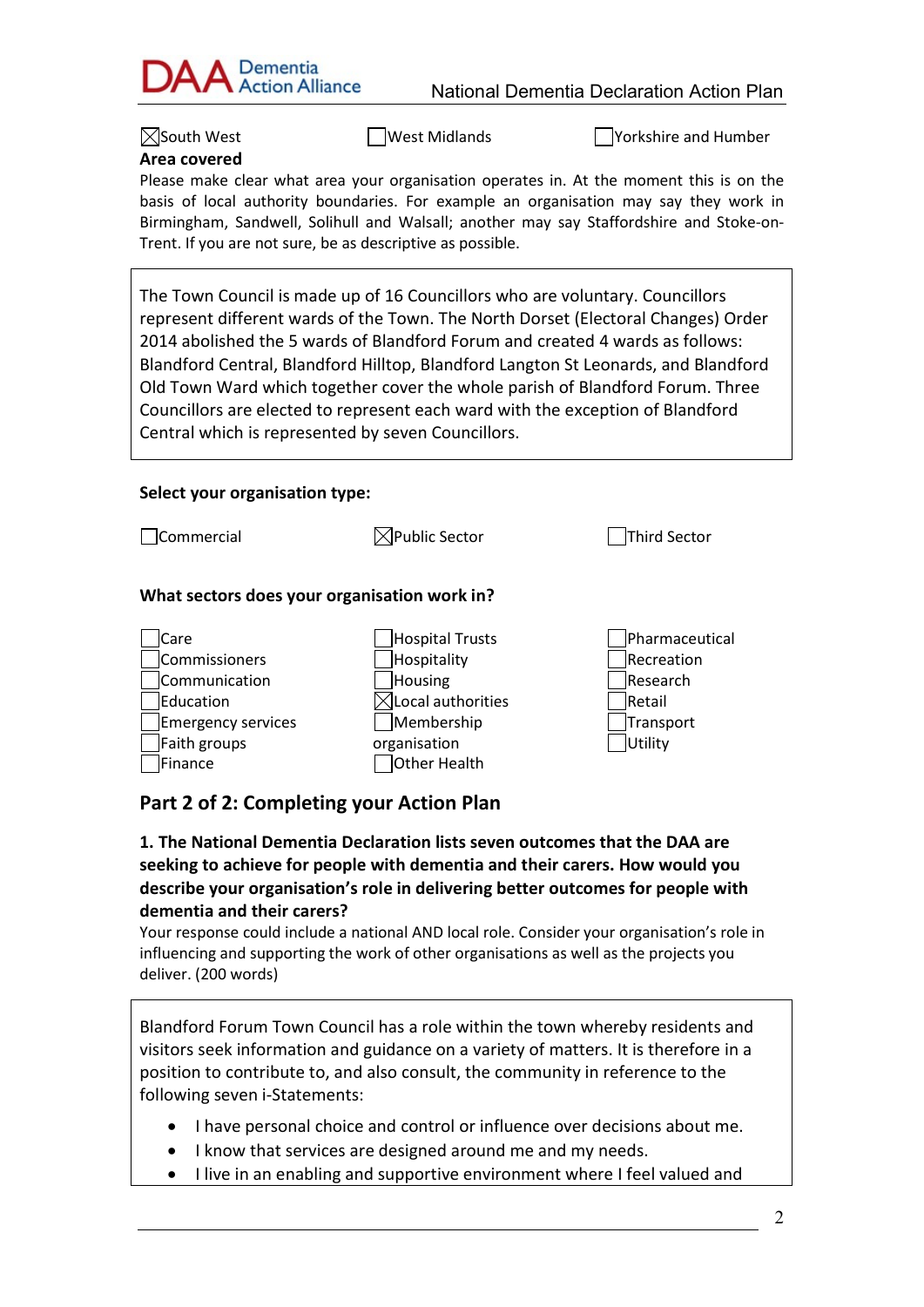

understood.

- I have a sense of belonging and of being a valued part of family, community and civic life.
- $\bullet$  I have support that helps me live my life.
- I have the knowledge and know-how to get what I need.
- I know there is research going on which delivers a better life for me now and hope for the future.

The Town Council made a commitment in 2014 to work towards becoming dementia aware/friendly and training sessions were arranged in early 2015.

The Town Council welcomes contact in person at the office, via its website, Facebook page, telephone or in writing and responses are always given full consideration and explanation. Staff aim to treat all individuals fairly and how they themselves would like to be treated.

## 2. What are the challenges to delivering these outcomes from the perspective of your organisation?

Your response could include your members' understanding of dementia. A training body might say there is no agreement on appropriate core curricula. (150 words)

Many Councillors and staff at the Town Council have relations that have dementia and they are therefore able to apply consideration and care to others from their personal experiences.

The Town Council is restricted to some extent as it is not the responsible authority for care and support and financial resources are limited.

## 3. What are your plans as an organisation to respond to these challenges?

This section is where the actions are. They involve having a short header that summarises the action (ideally no more than 25 words), and the main content where organisations can go into more depth. These need not be too detailed and should aim to give a general overview to casual readers from a range of backgrounds.

Please aim to have a minimum of three action points and a maximum of ten. This template only has space for three actions but add extra as needed.

#### 1. Action Title

This is a short sentence summarising the Action (max 25 words)

Deliver Dementia Awareness Training

#### Action Description

This is where you go into more detail about the Action.

Dementia awareness sessions were provided free of charge by the Town Council to Councillors, staff, residents, businesses and local organisations to help provide people with a greater understanding of what people may be experiencing.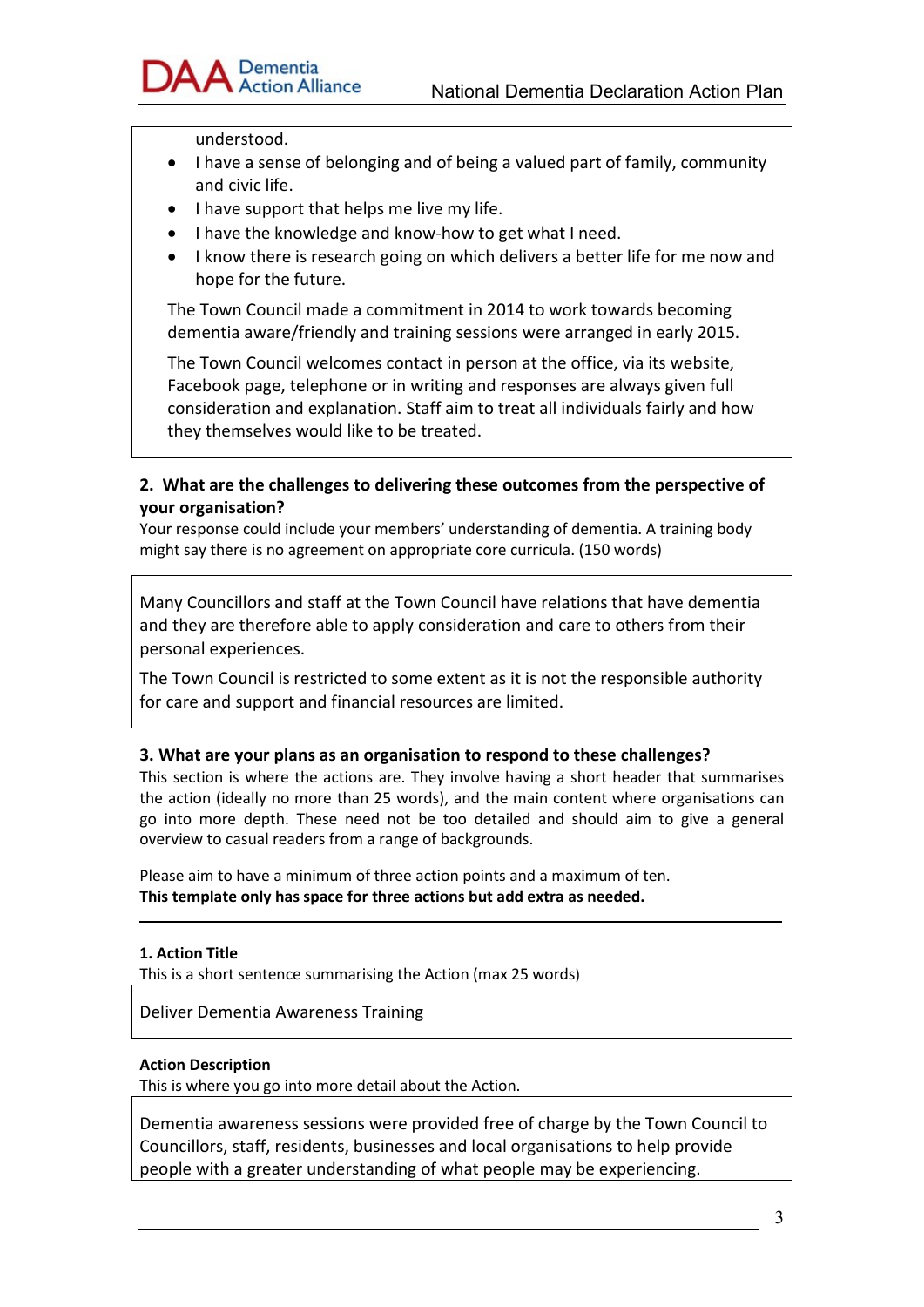

Staff have also received customer service training from Dorset County Council, focusing on being patient, understanding and considerate to visitors. They also provided training so that Town Council staff could assist visitors to the office with any queries with regards to service provision and the logging of complaints so they do not need to struggle by themselves.

#### Stage of Action

Please select one. For further explanation see Appendix.

Case Study Delivery Implementation Initial Scoping

Planning Uncompleted  $\sqrt{\frac{1}{1}}$ Launch event – advocacy

 $\boxtimes$ Other: Completed and able to repeat

#### Action tags

Please select the relevant topics that apply to your Action. This assists with filter searches on the DAA website. For further explanation see Appendix.

| Antipsychotics       | Diagnosis                |
|----------------------|--------------------------|
| Assistive technology | Dignity                  |
| Awareness raising]   | Disseminating best       |
| Care for people with | practice                 |
| dementia             | End of life              |
| Care in Hospitals    | Funding                  |
| Commissioners        | Inclusion                |
| Dementia Friendly    | Information for people   |
| communities          | with dementia and carers |
| Dementia Friends     | /lonev                   |

 $\boxtimes$ People/skills Prime Minister's Challenge Quality Standards Research Safeguarding  $\boxtimes$ Supporting carers

#### 2. Action Title

This is a short sentence summarising the Action (max 25 words)

Erect Dementia Friendly signage at public conveniences and venues for hire

#### Action Description

This is where you go into more detail about the Action.

The Town Council was approached in 2014 to make amendments to its signage and this was carried out, where possible.

#### Stage of Action

Implementation

Please select one. For further explanation see Appendix.

| Case Study |
|------------|
| Delivery   |

**Initial Scoping** Planning **Uncompleted** 

 $\Box$ Launch event – advocacy  $\boxtimes$ Other: Ongoing

#### Action tags

Please select the relevant topics that apply to your Action. This assists with filter searches on the DAA website. For further explanation see Appendix.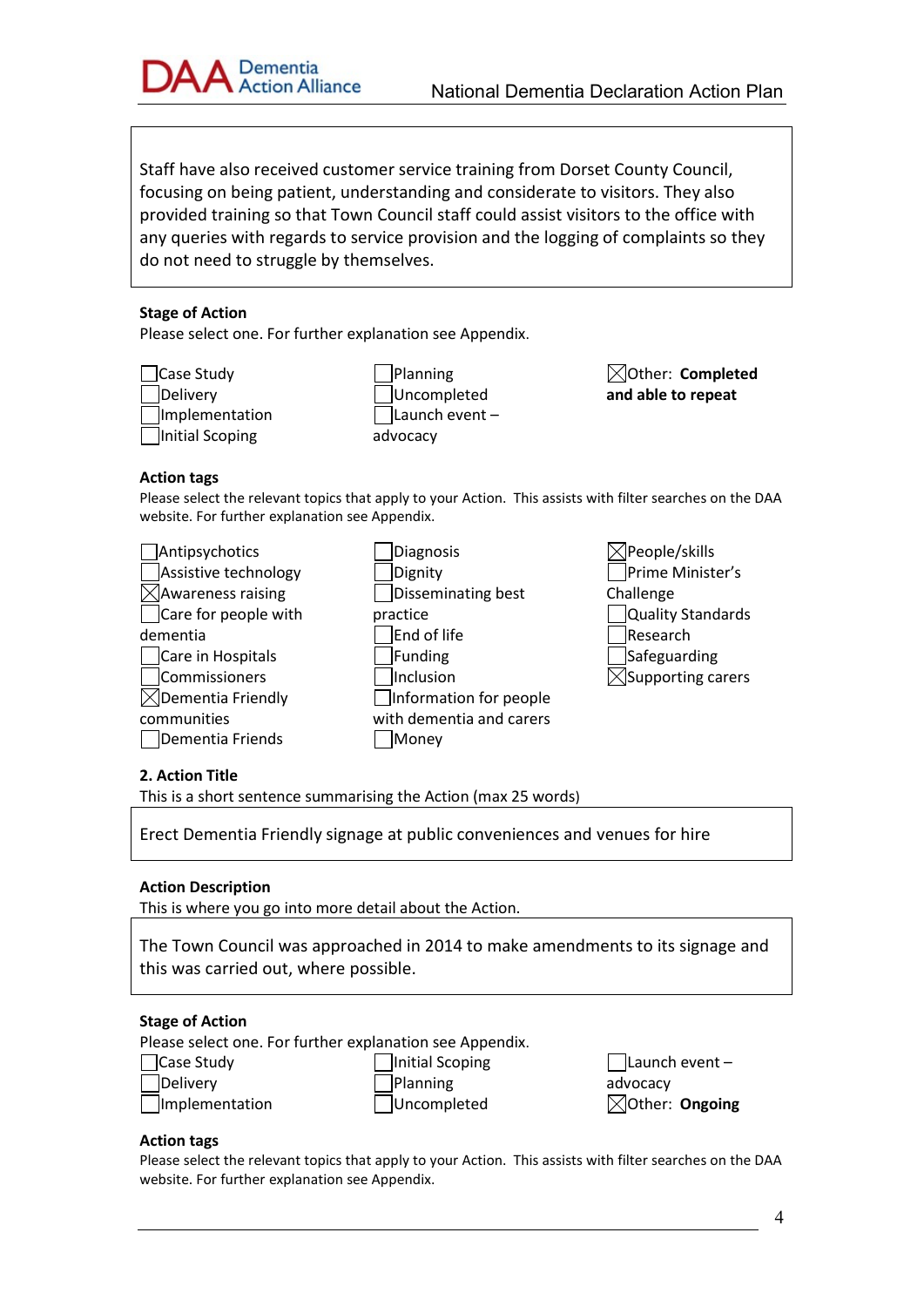

| $\Box$ Antipsychotics            | Diagnosis                | People/skills     |
|----------------------------------|--------------------------|-------------------|
| Assistive technology             | Dignity                  | Prime Minister's  |
| $\boxtimes$ Awareness raising    | Disseminating best       | Challenge         |
| $\boxtimes$ Care for people with | practice                 | Quality Standards |
| dementia                         | End of life              | Research          |
| Care in Hospitals                | Funding                  | Safeguarding      |
| Commissioners                    | Inclusion                | Supporting carers |
| $\boxtimes$ Dementia Friendly    | □Information for people  |                   |
| communities                      | with dementia and carers |                   |
| Dementia Friends                 | Money                    |                   |

#### 3. Action Title

This is a short sentence summarising the Action (max 25 words)

Change toilet seats in public areas

#### Action Description

This is where you go into more detail about the Action.

The Town Council agreed to replace items such as toilet seats so they provide more support/assistance to people with dementia when they require replacing.

#### Stage of Action

Implementation

Please select one. For further explanation see Appendix.

Case Study Delivery

Initial Scoping Planning Uncompleted

 $\Box$ Launch event – advocacy  $\boxtimes$ Other: Complete

#### Action tags

Please select the relevant topics that apply to your Action. This assists with filter searches on the DAA website. For further explanation see Appendix.

| Antipsychotics                            |  |  |
|-------------------------------------------|--|--|
| Assistive technology                      |  |  |
| <b>Awareness raising</b>                  |  |  |
| $\sqrt{\phantom{a}}$ Care for people with |  |  |
| dementia                                  |  |  |
| Care in Hospitals                         |  |  |
| Commissioners                             |  |  |
| Dementia Friendly                         |  |  |
| communities                               |  |  |
| Dementia Friends                          |  |  |

Diagnosis Dignity  $\boxtimes$ Disseminating best practice End of life  $\Box$ Funding  $\boxtimes$ Inclusion Information for people with dementia and carers **Money** 

| People/skills     |  |  |  |
|-------------------|--|--|--|
| Prime Minister's  |  |  |  |
| Challenge         |  |  |  |
| Quality Standards |  |  |  |
| Research          |  |  |  |
| Safeguarding      |  |  |  |
| Supporting carers |  |  |  |

#### 4. Action Title

This is a short sentence summarising the Action (max 25 words)

Blandford to host a visit from the National Dementia Roadshow Tour 2017.

#### Action Description

This is where you go into more detail about the Action.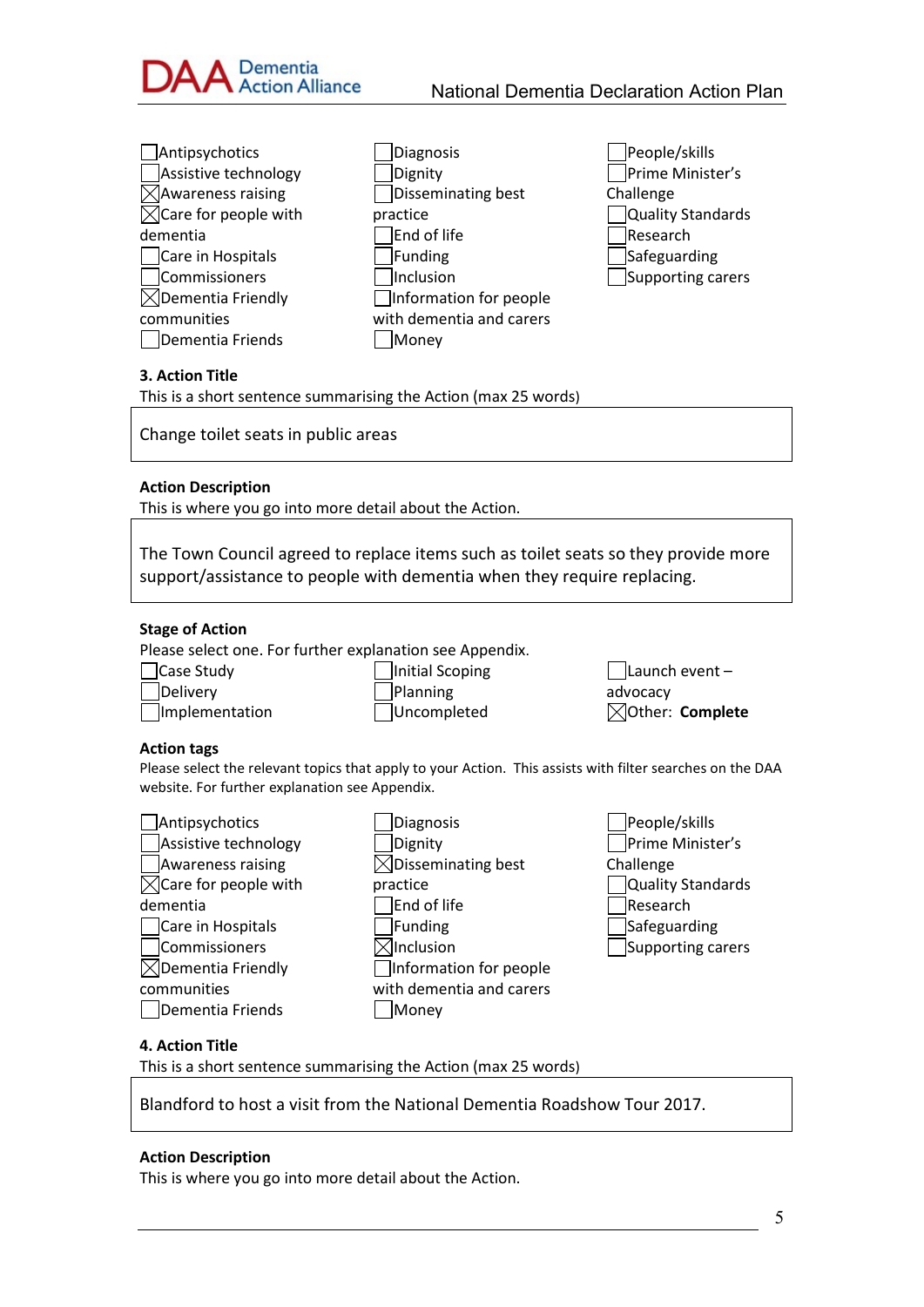

Liaise with Alzheimer's Society to arrange the National Dementia Roadshow visit. Visit arranged for Friday 7th April 2017.

#### Stage of Action

Please select one. For further explanation see Appendix.

- Case Study **Delivery**  $\boxtimes$ Implementation
- Initial Scoping Planning Uncompleted

Launch event – advocacy Other: Complete

#### Action tags

Please select the relevant topics that apply to your Action. This assists with filter searches on the DAA website. For further explanation see Appendix.

| Antipsychotics                   | Diagnosis                          | People/skills     |
|----------------------------------|------------------------------------|-------------------|
| Assistive technology             | Dignity                            | Prime Minister's  |
| $\times$ Awareness raising       | $\times$ Disseminating best        | Challenge         |
| $\boxtimes$ Care for people with | practice                           | Quality Standards |
| dementia                         | End of life                        | Research          |
| Care in Hospitals                | Funding                            | Safeguarding      |
| Commissioners                    | $\boxtimes$ Inclusion              | Supporting carers |
| $\boxtimes$ Dementia Friendly    | $\boxtimes$ Information for people |                   |
| communities                      | with dementia and carers           |                   |
| Dementia Friends                 | Money                              |                   |

### 5. Action Title

This is a short sentence summarising the Action (max 25 words)

Create a sensory garden/planting area for people with dementia (and other disabilities).

#### Action Description

This is where you go into more detail about the Action.

Liaise with Blandford Dementia Action Alliance, Dementia Gardens and Blandford Day Centre to create sensory planting areas in Woodhouse Gardens and under the oak tree in The Tabernacle.

Create a design, place order for sensory plants for Summer 2017.

Organise activities and events to get the community involved.

Develop a publicity plan / plan to raise awareness.

#### Stage of Action

Ι

Please select one. For further explanation see Appendix.

Case Study Delivery Implementation Initial Scoping Planning Uncompleted

 $\Box$ Launch event – advocacy  $\boxtimes$ Other: Ongoing

Action tags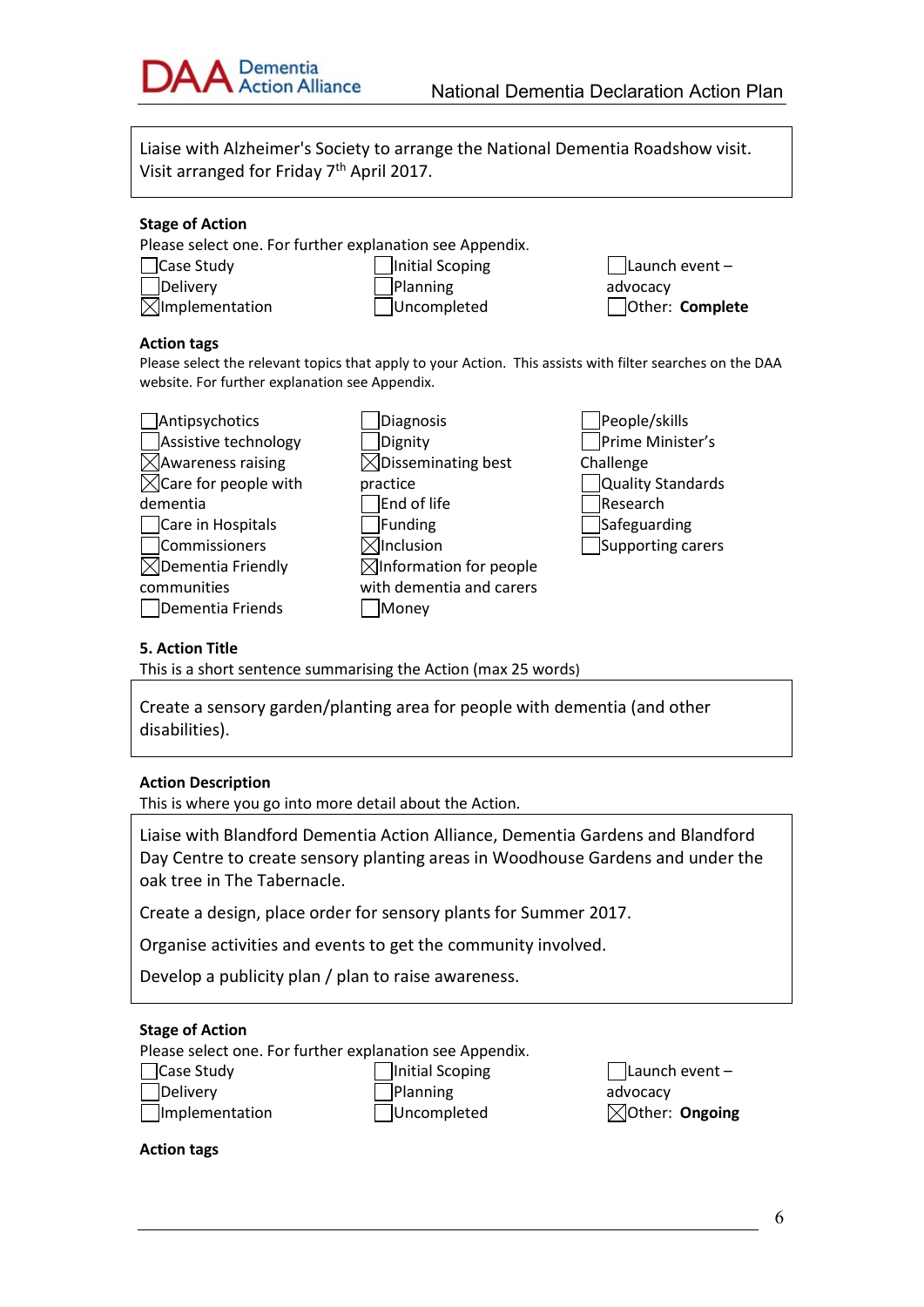

Please select the relevant topics that apply to your Action. This assists with filter searches on the DAA website. For further explanation see Appendix.

- Antipsychotics Assistive technology Awareness raising  $\boxtimes$ Care for people with dementia Care in Hospitals Commissioners  $\boxtimes$ Dementia Friendly communities Dementia Friends
- Diagnosis Dignity Disseminating best practice End of life Funding **Inclusion** Information for people with dementia and carers **Money**
- People/skills Prime Minister's **Challenge** Quality Standards Research Safeguarding Supporting carers

#### Please add additional actions if needed.

#### 6. Action Title

This is a short sentence summarising the Action (max 25 words)

Arrange a 'Dementia Friends' session for Councillors and Council staff, to be run by Tracy Wilson-Corben (Dementia Action Alliance Co-ordinator).

#### Action Description

This is where you go into more detail about the Action.

'Dementia Friends' is an interactive information session to promote an understanding of what dementia is and how it can affect those caring or living with dementia.

Arrange suitable date & venue (8<sup>th</sup> Nov 2017, in the Town Hall).

Encourage all Councillors and Staff to attend.

Raise awareness and increase networking opportunities by inviting other local organisations to join the session and Nicci Brown (Forum Focus / BVM)

#### Stage of Action

I

Please select one. For further explanation see Appendix.

Case Study

Delivery  $\boxtimes$ Implementation Initial Scoping Planning Uncompleted

Launch event – advocacy Other: Complete

#### Action tags

Please select the relevant topics that apply to your Action. This assists with filter searches on the DAA website. For further explanation see Appendix.

| □Antipsychotics               |  |  |  |
|-------------------------------|--|--|--|
| Assistive technology          |  |  |  |
| $\boxtimes$ Awareness raising |  |  |  |
| □ Care for people with        |  |  |  |
| dementia                      |  |  |  |
| Care in Hospitals             |  |  |  |

- Diagnosis Dignity Disseminating best practice End of life Funding
- $\boxtimes$ People/skills Prime Minister's **Challenge** Quality Standards Research Safeguarding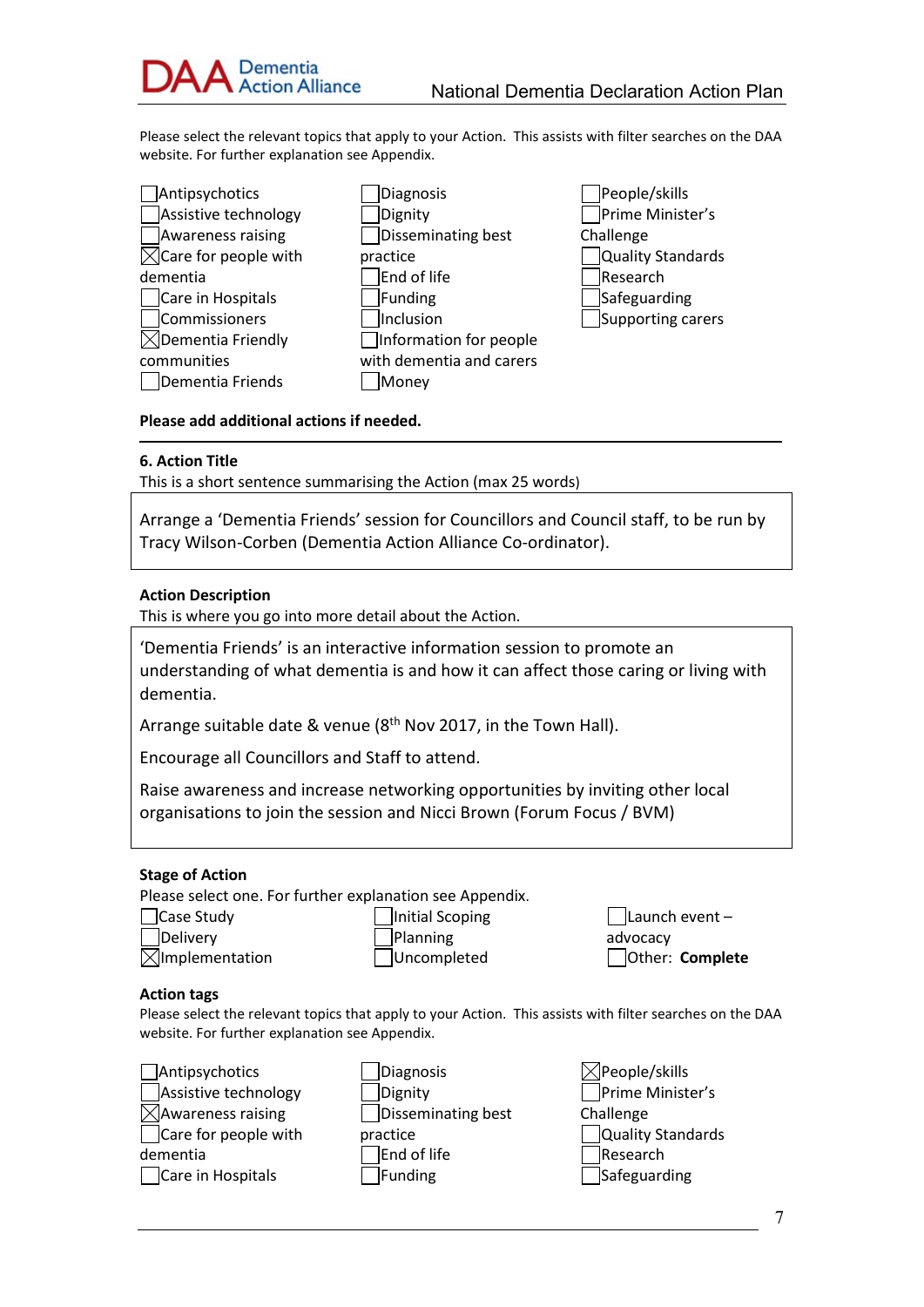

| Commissioners                                           | Inclusion                                                                           | Supporting carers                                                                              |
|---------------------------------------------------------|-------------------------------------------------------------------------------------|------------------------------------------------------------------------------------------------|
| $\boxtimes$ Dementia Friendly                           | $\bowtie$ Information for people                                                    |                                                                                                |
| communities                                             | with dementia and carers                                                            |                                                                                                |
| Dementia Friends                                        | Money                                                                               |                                                                                                |
|                                                         |                                                                                     |                                                                                                |
| 7. Action Title                                         |                                                                                     |                                                                                                |
|                                                         | This is a short sentence summarising the Action (max 25 words)                      |                                                                                                |
|                                                         |                                                                                     |                                                                                                |
|                                                         | Nominate the Dementia Action Alliance as a 'chosen charity' for the Mayor 2017/2018 |                                                                                                |
| (shared with The Blandford Scout Group)                 |                                                                                     |                                                                                                |
|                                                         |                                                                                     |                                                                                                |
|                                                         |                                                                                     |                                                                                                |
| <b>Action Description</b>                               |                                                                                     |                                                                                                |
| This is where you go into more detail about the Action. |                                                                                     |                                                                                                |
|                                                         | Arrange with Town Council events for DEA to sell refreshments.                      |                                                                                                |
| Raise the profile of DEA at Town Council Events.        |                                                                                     |                                                                                                |
|                                                         | Mayor to share donations raised throughout the mayoral year between DEA and         |                                                                                                |
| <b>Blandford Scouts.</b>                                |                                                                                     |                                                                                                |
|                                                         |                                                                                     |                                                                                                |
| <b>Stage of Action</b>                                  |                                                                                     |                                                                                                |
|                                                         | Please select one. For further explanation see Appendix.                            |                                                                                                |
| Case Study                                              | Initial Scoping                                                                     | Launch event-                                                                                  |
| <b>Delivery</b>                                         | Planning                                                                            | advocacy                                                                                       |
| Implementation                                          | <b>Uncompleted</b>                                                                  | $\boxtimes$ Other: Complete                                                                    |
|                                                         |                                                                                     |                                                                                                |
| <b>Action tags</b>                                      |                                                                                     |                                                                                                |
|                                                         |                                                                                     | Please select the relevant topics that apply to your Action. This assists with filter searches |
|                                                         | on the DAA website. For further explanation see Appendix.                           |                                                                                                |
|                                                         |                                                                                     |                                                                                                |
| Antipsychotics                                          | <b>Diagnosis</b>                                                                    | People/skills                                                                                  |
| <b>Assistive technology</b>                             | <b>Dignity</b>                                                                      | Prime Minister's                                                                               |
| $\triangleleft$ Awareness raising                       | <b>Disseminating best</b>                                                           | Challenge                                                                                      |
| Care for people with                                    | practice                                                                            | <b>Quality Standards</b>                                                                       |
| dementia                                                | <b>End of life</b>                                                                  | Research                                                                                       |
| Care in Hospitals                                       | Funding                                                                             | Safeguarding                                                                                   |
| Commissioners                                           | Inclusion                                                                           | Supporting carers                                                                              |
| $\boxtimes$ Dementia Friendly                           | Information for people                                                              |                                                                                                |
| communities                                             | with dementia and carers                                                            |                                                                                                |
| <b>Dementia Friends</b>                                 | $\boxtimes$ Money                                                                   |                                                                                                |

Please add additional actions if needed.

Appendix 1

Stage of Action - definitions Case study (contribute example for Achievement section on DAA website Completed (if time linked) Delivery (conducting research / providing service)